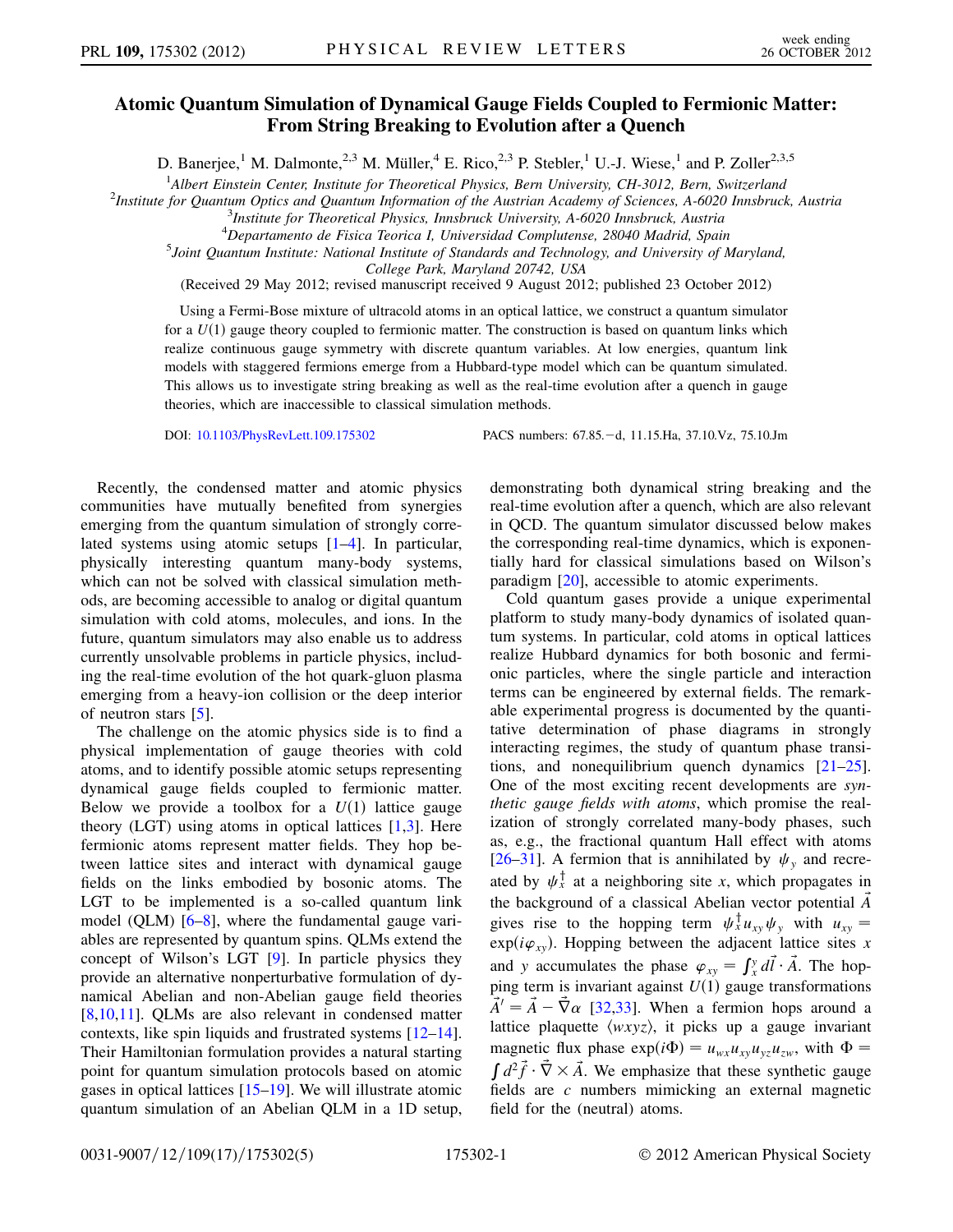Instead, here we are interested in dynamical gauge fields as they arise in particle physics [\[34\]](#page-4-20). The corresponding fundamental bosonic degrees of freedom  $U_{xy}$ are no longer related to an underlying classical background field  $\vec{A}$ , but represent quantum operators associated with the lattice links. The hopping of the fermions is now mediated by the bosonic gauge field via the term  $\psi_x^{\dagger} U_{xy} \psi_y$ , which is invariant under local changes of matter and gauge degrees of freedom  $U'_{xy} = V^{\dagger} U_{xy} V =$  $exp(i\alpha_x)U_{xy}\exp(-i\alpha_y), \quad \psi'_x = V^{\dagger}\psi_xV = \exp(i\alpha_x)\psi_x,$  $V = \prod_x \exp(i\alpha_x G_x)$ , and  $G_x = \psi_x^{\dagger} \psi_x - \sum_i (E_{x,x+\hat{i}} E_{x-\hat{i},x}$ ). Here  $E_{x,x+\hat{i}}$  is an electric field operator associated with the link connecting x and  $y = x + \hat{i}$ , where  $\hat{i}$  is a unit-vector in the *i* direction.  $G<sub>x</sub>$  is the generator of gauge transformations (see Supplemental Material [[33](#page-4-19)] for a detailed discussion). Gauge invariant physical states must obey Gauss' law,  $G_x|\Psi\rangle = 0$ , which is the lattice variant of  $\vec{\nabla} \cdot \vec{E} = \rho = \psi^{\dagger} \psi$ . To ensure gauge covariance of  $U_{xy}$ , it must obey  $[E_{xy}, U_{xy}] = U_{xy}$ . The Hamiltonian representing the electric and magnetic field energy of a compact  $U(1)$  LGT,  $H = \frac{g^2}{2} \sum_{\langle xy \rangle} E_{xy}^2$  –  $\frac{1}{4g^2} \sum_{\langle wxyz \rangle} (U_{wx}U_{xy}U_{yz}U_{zw} + \text{H.c.}),$  is gauge invariant, i.e.,  $[H, G_x] = 0$ . In Wilson's LGT, the link variables  $U_{xy} = \exp(i\varphi_{xy}) \in U(1)$  are still complex phases, and  $E_{xy} = -i\partial/\partial \varphi_{xy}$ . Since  $U_{xy}$  is a continuous variable, which implies an infinite-dimensional Hilbert space per link, it is not clear how to implement it in ultracold matter, where one usually deals with discrete degrees of freedom in a finite-dimensional Hilbert space.

Quantum link models offer an attractive framework for the quantum simulation of dynamical gauge fields [\[8,](#page-4-5)[10](#page-4-7)[,11\]](#page-4-8). They extend the concept of a LGT to systems of discrete quantum degrees of freedom with only a finitedimensional Hilbert space per link. In contrast to the Wilson formulation, QLMs resemble a quantum rather than a classical statistical mechanics problem. The relation  $[E_{xy}, U_{xy}] = U_{xy}$  is then realized by a quantum link operator  $U_{xy} = S_{xy}^{+}$  which is a raising operator for the electric flux  $E_{xy} = S_{xy}^3$  associated with the link connecting neighboring lattice sites x and y. A local  $SU(2)$  algebra is generated by a quantum spin  $\vec{S}_{xy}$  with just  $2S + 1$  states per link (see Ref. [\[33\]](#page-4-19)). We will consider quantum links with  $S = \frac{1}{2}$  or 1. In the classical limit  $S \rightarrow \infty$ QLMs reduce to the Hamiltonian formulation [\[35](#page-4-21)[,36\]](#page-4-22) of Wilson's LGT.

The implementation of quantum link models in ultracold matter requires the realization of a gauge invariant Hamiltonian accompanied by the corresponding Gauss law. Here, we present a general procedure to obtain  $U(1)$ QLMs including both gauge and matter fields. To illustrate our method, we focus on a simple example, a 1D  $U(1)$ QLM coupled to so-called staggered fermions with the Hamiltonian

<span id="page-1-1"></span>
$$
H = -t\sum_{x} [\psi_x^{\dagger} U_{x,x+1} \psi_{x+1} + \text{H.c.}]
$$
  
+  $m\sum_{x} (-1)^x \psi_x^{\dagger} \psi_x + \frac{g^2}{2} \sum_{x} E_{x,x+1}^2.$  (1)

Here t is the hopping parameter [see Fig.  $1(a)$ ], m is the fermion mass, and  $g$  is the gauge coupling. In this case, the gauge generator is given by  $\tilde{G}_x = G_x + \frac{1}{2} [(-1)^x - 1]$ . Staggered fermions are analogous to spinless fermions at half-filling in condensed matter physics. The corresponding vacuum represents a filled Dirac sea of negative energy states. For  $S = 1$ ,  $t = 0$ , and  $m > 0$  the vacuum state has  $E_{x,x+1} = 0$  and  $\psi_x^{\dagger} \psi_x = \frac{1}{2} [1 - (-1)^x]$ . The corresponding vacuum energy of a system with L sites is  $E_0 = -mL/2$ . The above Hamiltonian resembles the Schwinger model [\[37\]](#page-4-23). For  $S = 1$  it shares the nonperturbative phenomenon of string breaking by dynamical  $q\bar{q}$  pair creation with QCD [\[38\]](#page-4-24). An external static quark-antiquark pair QQ (with the Gauss law appropriately taken into account) is connected by a confining electric flux string [Fig.  $1(c)$ , top], which manifests itself by a large value of the electric flux. For  $t = 0$ , the energy of this state is  $E_{string} - E_0 =$  $g^2(L-1)/2$ , and the flux is given by  $\langle \sum_{x} E_{x,x+1} \rangle = -L+1$ . At sufficiently large  $L$ , the string's potential energy is converted into kinetic energy by fermion hopping, which amounts to the creation of a dynamical quark-antiquark pair  $q\bar{q}$ . In this process, which is known as string breaking, an external static antiquark  $Q$  pairs up with a dynamical quark to form a  $Qq$  meson. For  $t = 0$ , the resulting two-meson state of Fig. [1\(c\)](#page-1-0) (bottom) has an energy  $E_{\text{mesons}}$  –  $E_0 = g^2 + 2m$  and a small flux  $\langle \sum_x E_{x,x+1} \rangle = -2$ . The



<span id="page-1-0"></span>FIG. 1 (color online). (a) Correlated hop of a fermion assisted by  $U_{x,x+1} \equiv S_{x,x+1}^+$  consistent with Gauss' law in a QLM with spin  $S = 1$ . (b) Realization of the process in (a) with bosonic and fermionic atoms in an optical superlattice (see text). (c) Breaking of a string connecting a static  $\overline{Q}Q$  pair: from an unbroken string (top), via fermion hopping (middle), to two mesons separated by vacuum (bottom). (d) From a parity-invariant staggered flux state (top), via fermion hopping (middle), to the vacuum with spontaneous parity breaking.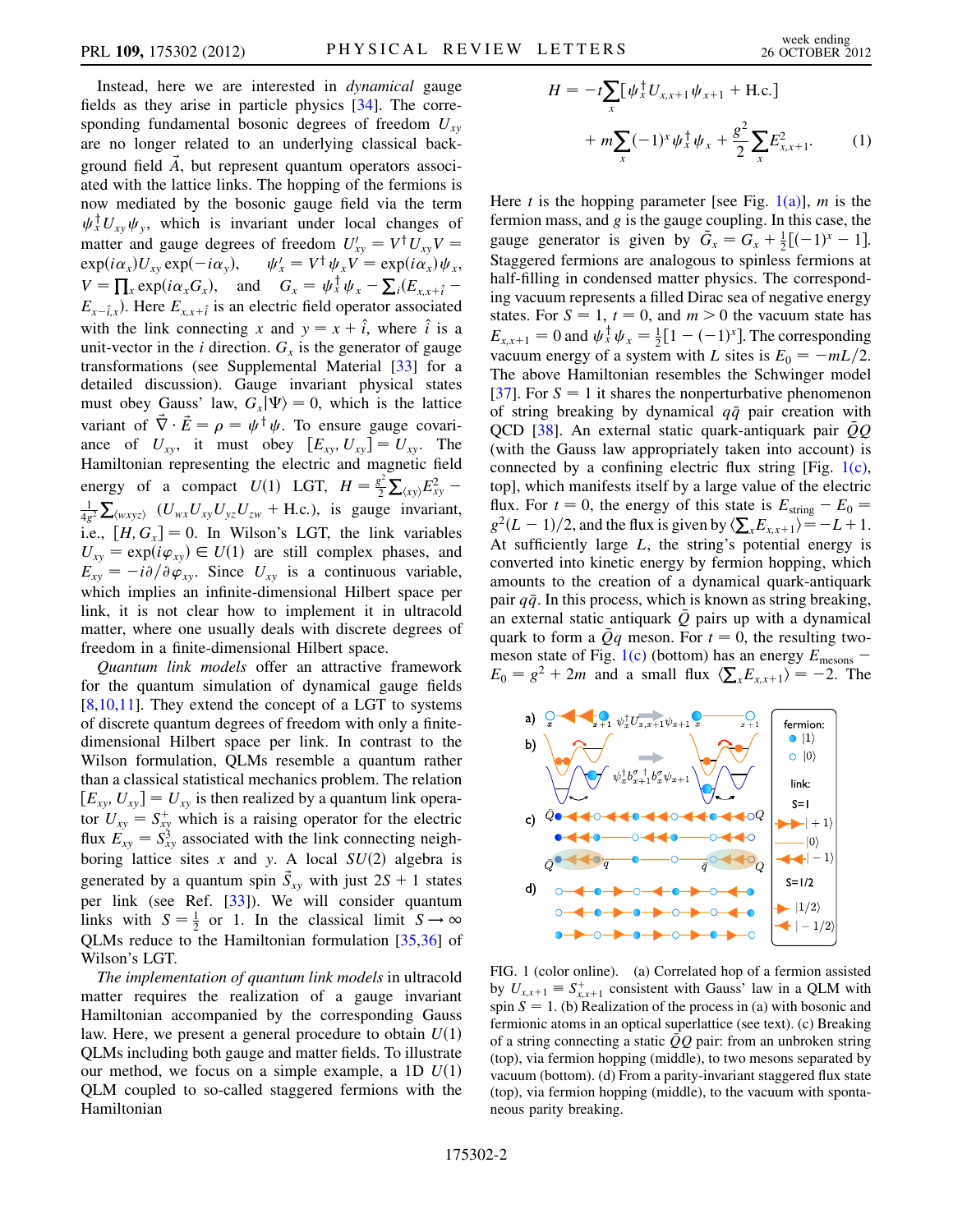energy difference  $E_{\text{string}}-E_{\text{mesons}}=g^2(L-3)/2-2m=0$ determines the length  $L = 4m/g^2 + 3$  at which the string breaks.

Another nonperturbative process of interest in particle physics is the real-time evolution after a quench. In particular, the quark-gluon plasma created in a heavy-ion collision quickly returns to the ordinary hadronic vacuum. This is accompanied by the spontaneous breakdown of the quark's chiral symmetry. The dynamics after a quench can be quantum simulated by using the  $S = \frac{1}{2}$  representation for the electric flux (which mimics the Schwinger model at vacuum angle  $\theta = \pi$  [[37](#page-4-23)]). In that case, like chiral symmetry in OCD, for  $m > 0$  parity is spontaneously broken, at least for small  $t$ , for more details see Supplemental Material [\[33\]](#page-4-19). A quenched parity-invariant staggered flux state, which evolves into the true vacuum with spontaneous parity breaking, is schematically illustrated in Fig.  $1(d)$ . In this case, the electric flux represents an order parameter for spontaneous parity breaking, which is expected to perform coherent oscillations. This is similar to the time evolution after a quench starting from a disoriented chiral condensate in QCD [\[39\]](#page-4-25).

The realization of an atomic LGT simulator requires (i) the identification of physical degrees of freedom to represent fermionic particles and bosonic quantum link variables, (ii) to impose the Gauss law in order to remove the gauge variant states, and (iii) to design the desired dynamics in the gauge invariant subspace. Below we develop a rather general atomic toolbox to implement  $U(1)$ lattice gauge models coupled to matter fields based on mixtures of cold fermionic and bosonic atoms in optical lattices. Within this toolbox, we consider two different microscopic realizations in terms of Hubbard models, model I and II. Below we present in some detail the conceptually simpler model I (see Fig. [2](#page-2-0)), which assumes two-component bosons representing gauge fields. Model II, discussed in the Supplemental Material [\[33\]](#page-4-19), assumes one component bosons with magnetic or electric dipolar interactions; it offers better scalability and experimental feasibility. Our concepts generalize immediately to experiments in 2D and 3D, and to fermions with spin [[33](#page-4-19)]. (i) The spin  $S = \frac{1}{2}$ , 1, ... representing the quantum link can be realized with a fixed number  $N = 2S$  of bosonic atoms in a double well potential with tunnel coupling [Fig. [1\(b\)\]](#page-1-0). An optical superlattice  $[40,41]$  $[40,41]$ (Fig. [2](#page-2-0)) provides an array of double wells with different depths, and a Mott insulator phase of bosons allows loading with the desired number of atoms N. For two neighboring sites x and  $x + 1$ , with  $b_x^{\sigma}$  and  $b_{x+1}^{\sigma}$  denoting the boson destruction operators in the corresponding wells, we define a Schwinger representation for the quantum link

<span id="page-2-1"></span>
$$
U_{x,x+1} = b_{x+1}^{\sigma} b_x^{\sigma}, E_{x,x+1} = \frac{1}{2} (b_{x+1}^{\sigma} b_{x+1}^{\sigma} - b_x^{\sigma} b_x^{\sigma}).
$$
 (2)

<span id="page-2-0"></span>

<span id="page-2-2"></span>FIG. 2 (color online). Schematic view of the optical superlattices for one fermionic and two bosonic species 1 and 2 (model I). (a) Species 1 can hop between an even site  $x$  and the odd site  $x - 1$ , while species 2 can hop between x and  $x + 1$ . (b) Illustration of various contributions to the Hamiltonian. Fermions and two-component bosons have on-site repulsions  $U_{1F} = U_{2F} = U_{12} = 2U$ , while bosons of the same species have  $U_{11} = U_{22} = 2U + g^2/2 - t_B^2/U$ . The offsets of the bosonic and fermionic superlattices are  $2U_1 = 2U_2 = 2U$  and  $2U_F =$  $2(U + m)$ , respectively. If the fermion hops to the left, it picks up the energy offset 2U from a boson of species 2 which simultaneously tunnels to the right.

The electric flux is related to the population difference of the two sites. Here the bosonic species index  $\sigma = 1, 2$ distinguishes between links originating from even and odd sites x. Equation  $(2)$  $(2)$  requires that each boson can tunnel only to one specific neighboring site, based on a term  $h_{x,x+1}^B = -t_B b_{x+1}^{\sigma^+} b_x^{\sigma^-}$  + H.c. The number of bosonic atoms is conserved locally on each link. In the Supplemental Material [\[33\]](#page-4-19) we discuss model II with just a single bosonic species, by encoding  $\sigma$  in the geometric location of the bosons to the left or to the right of the site  $x$ . We now also add spinless fermionic atoms at half-filling to our superlattice setup, which can hop between neighboring sites based on the term  $h_{x,x+1}^F = -t_F \psi_{x+1}^\dagger \psi_x + \text{H.c.}$ (ii) Gauss law: Using  $b_x^{\sigma \dagger} b_x^{\sigma} + b_{x+1}^{\sigma \dagger} b_{x+1}^{\sigma} = 2S$ , the gauge generator reduces to

$$
\tilde{G}_x = n_x^F + n_x^1 + n_x^2 - 2S + \frac{1}{2}[(-1)^x - 1].
$$
 (3)

Here  $n_x^{\alpha}$  counts the atoms of type  $\alpha = F$ , 1, 2. Up to an x-dependent constant,  $\tilde{G}_x$  thus counts the total number of atoms at the site  $x$ . To impose the Gauss law, we consider interaction terms which can be rewritten in the form  $U\tilde{G}_x^2$ as the dominant term in the Hamiltonian, so that all gauge variant states are removed from the low-energy sector. This is reminiscent of the repulsive Hubbard model for a Mott insulator [[1](#page-4-0)]. In this sense, the gauge invariant states (which obey  $n_x^F + n_x^1 + n_x^2 = 2S + \frac{1}{2}[1 - (-1)^x]$ ) can be viewed as super-Mott states. (iii) It is well known that, for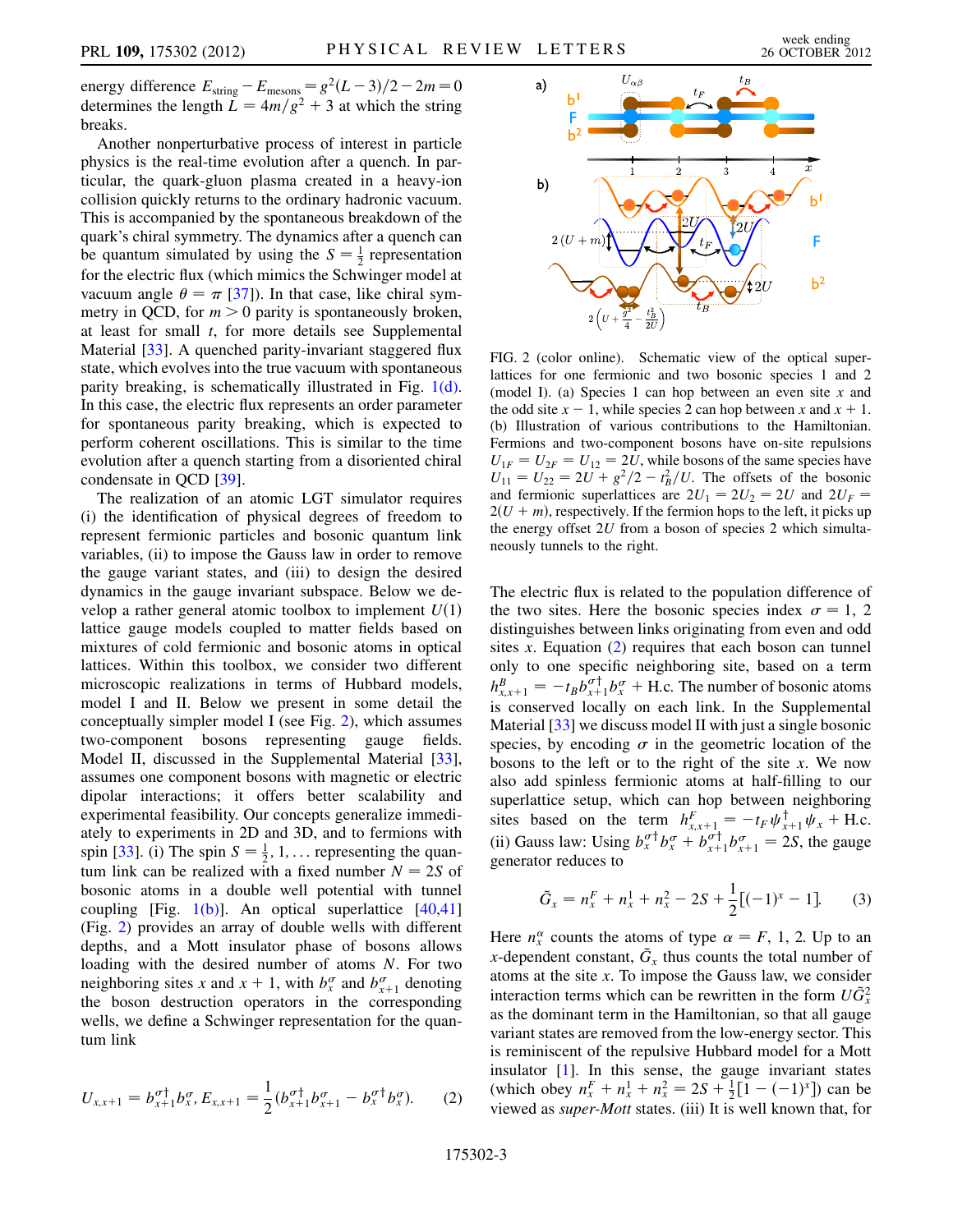large on-site repulsion, the Hubbard model reduces to the  $t-J$  model  $[42]$ . We now induce the dynamics of a  $U(1)$  QLM in a similar manner, by considering the 1D microscopic Hamiltonian  $\tilde{H} = \sum_{x} h_{x,x+1}^B + \sum_{x} h_{x,x+1}^F +$  $m\sum_{x}(-1)^{x}n_{x}^{F} + U\sum_{x}\tilde{G}_{x}^{2}$ . Up to an additive constant, it can be expressed as

<span id="page-3-0"></span>
$$
\tilde{H} = -t_B \sum_{x \text{ odd}} b_x^{1\dagger} b_{x+1}^1 - t_B \sum_{x \text{ even}} b_x^{2\dagger} b_{x+1}^2 - t_F \sum_x \psi_x^{\dagger} \psi_{x+1} + \text{H.c.} + \sum_{x, \alpha, \beta} n_x^{\alpha} U_{\alpha\beta} n_x^{\beta} + \sum_{x, \alpha} (-1)^x U_{\alpha} n_x^{\alpha}.
$$
 (4)

The last two terms describe repulsive on-site interactions as well as superlattice offsets, and form the basic building block for the Gauss term  $U\sum_{x}\tilde{G}_{x}^{2}$ . The various contributions to the Hamiltonian are illustrated in Fig. [2\(b\)](#page-2-2). The QLM of Eq. [\(1](#page-1-1)) with  $t = t_B t_F/U$  emerges in second order perturbation theory, if one tunes the parameters to the values listed in Fig.  $2(b)$ . The offsets  $U_{\alpha}$  give rise to an alternating superlattice for both the fermions and the bosons. In analogy to superexchange interactions [\[41\]](#page-4-27), energy conservation enforces a correlated hop of the fermion with the spin-flip on the link, thus realizing the term  $-t\psi_x^{\mathsf{T}}U_{x,x+1}\psi_{x+1}$ . This is the key ingredient for the coupling of fermions and quantum links. Additionally, a gauge invariant term  $\delta_F \sum_x \psi_x^{\dagger} \psi_x^{\dagger} \left[1 - \psi_{x+1}^{\dagger} \psi_{x+1}^{\dagger}\right]$  is also generated [\[33\]](#page-4-19). The reduction of the microscopic model of Eq.  $(4)$  $(4)$  to the QLM of Eq.  $(1)$  $(1)$  $(1)$  has been verified both at the few- and many-body level, is schematically illustrated in Figs.  $3(a)$  and  $3(b)$ , and is extensively discussed in Ref. [\[33\]](#page-4-19).

We have performed exact diagonalizations on small system sizes to quantitatively show the physical phenomena of string breaking and the dynamics after a quench which can be observed in an experiment. The main results are presented in Figs.  $3(c)$  and  $3(d)$ . For  $S = 1$ , we evolve a string state initially prepared as in Fig.  $1(c)$  under Hamiltonian parameters such that the separation between charge and anticharge is larger than the characteristic scale for string breaking  $L = \frac{4m}{g^2 + 3}$ . Indeed, the large negative electric flux initially stored in the string quickly approaches its vacuum value, illustrating the string breaking mechanism. For  $S = \frac{1}{2}$ , Fig. [3\(d\)](#page-3-1) also shows the time evolution after a quench, starting from the parity-invariant state at the top of Fig.  $1(d)$ . In fact, the electric flux, which is an order parameter for spontaneous parity breaking, displays coherent oscillations, reminiscent of a disoriented chiral condensate in QCD [[39](#page-4-25)]. A general experimental implementation, which will require three basic steps (preparation of an initial gauge invariant state, evolution via quantum link dynamics, and measurement of relevant physical observables), is discussed in the Supplemental Material [\[33\]](#page-4-19).

In the present Letter, we have proposed a quantum simulator of lattice gauge theories, where bosonic gauge



<span id="page-3-1"></span>FIG. 3 (color online). (a) Flux configuration in the ground state of Eq. [\(4](#page-3-0)) compared to the QLM for  $S = \frac{1}{2}$  obtained by exact diagonalization of an  $L = 8$  site system. The parameters of the QLM (in units of  $t_F = t_B = 1$ ) are  $t = 0.05$ ,  $\delta_F = -0.05$  (see Supplemental Material [\[33\]](#page-4-19)), and  $m = -0.2$ , 0, 0.2 (squares, crosses, and circles). The corresponding microscopic parameters are  $U = 20$  and  $m = -0.2$ , 0, 0.2 (dashed-dotted, dashed, and solid lines). (b) Accuracy of the effective gauge invariance parameter  $G = \sum_{x} | \langle G_x \rangle | / L$  in the microscopic realization as a function of  $t_F/U$ . (c, d) Real-time evolution of the total electric flux  $E = \sum_{x} E_{x,x+1}$  obtained by exact diagonalization of the QLM with  $L = 16$ . (c) For  $S = 1$  (solid line) string breaking is illustrated, starting from the initial state at the top of Fig.  $1(c)$ , and approaching the corresponding vacuum expectation value (dashed-dotted line) of  $E = \sum_{x} E_{x,x+1}$  ( $g^2 = \sqrt{2}t > 0$ ,  $m = 0$ ,  $\delta_F = -\sqrt{2}t$ ; critical breaking length  $L_c = 3$  when  $t = 0$ . (d) For  $S = \frac{1}{2}$  we show the evolution after a quench, starting from the initial state at the top of Fig.  $1(d)$ . The flux order parameter performs coherent oscillations whose period and strength strongly depends on  $m (m/t = 0.6(0.9)$  for dashed (thick) line,  $\delta_F = 10t$ ).

fields are coupled to fermionic matter, allowing demonstration experiments for phenomena such as timedependent string breaking and the dynamics after a quench. While the basic elements behind our model have been demonstrated individually in the laboratory, the combination of these tools and the extension to higher dimensions remain a challenge to be tackled in future generations of optical lattice experiments. While building a QCD quantum simulator to address questions related to nonzero baryon density and real-time evolution remains a long term goal, we see no fundamental obstacles on the atomic physics side, but rather a long list of challenges such as incorporation of multicomponent quark fields and non-Abelian plaquette terms in higher dimensions. A realistic pathway will be the investigation of increasingly complex (quantum link) models in an interplay between theory and experiment, with the short term goals of extending the present study to higher dimensions and in particular non-Abelian gauge field models.

We thank D. B. Kaplan, M. Lewenstein, B. Pasquiou, F. Schreck, and M. Zaccanti for discussions. P. Z. and M. D. thank the Joint Quantum Institute for hospitality.